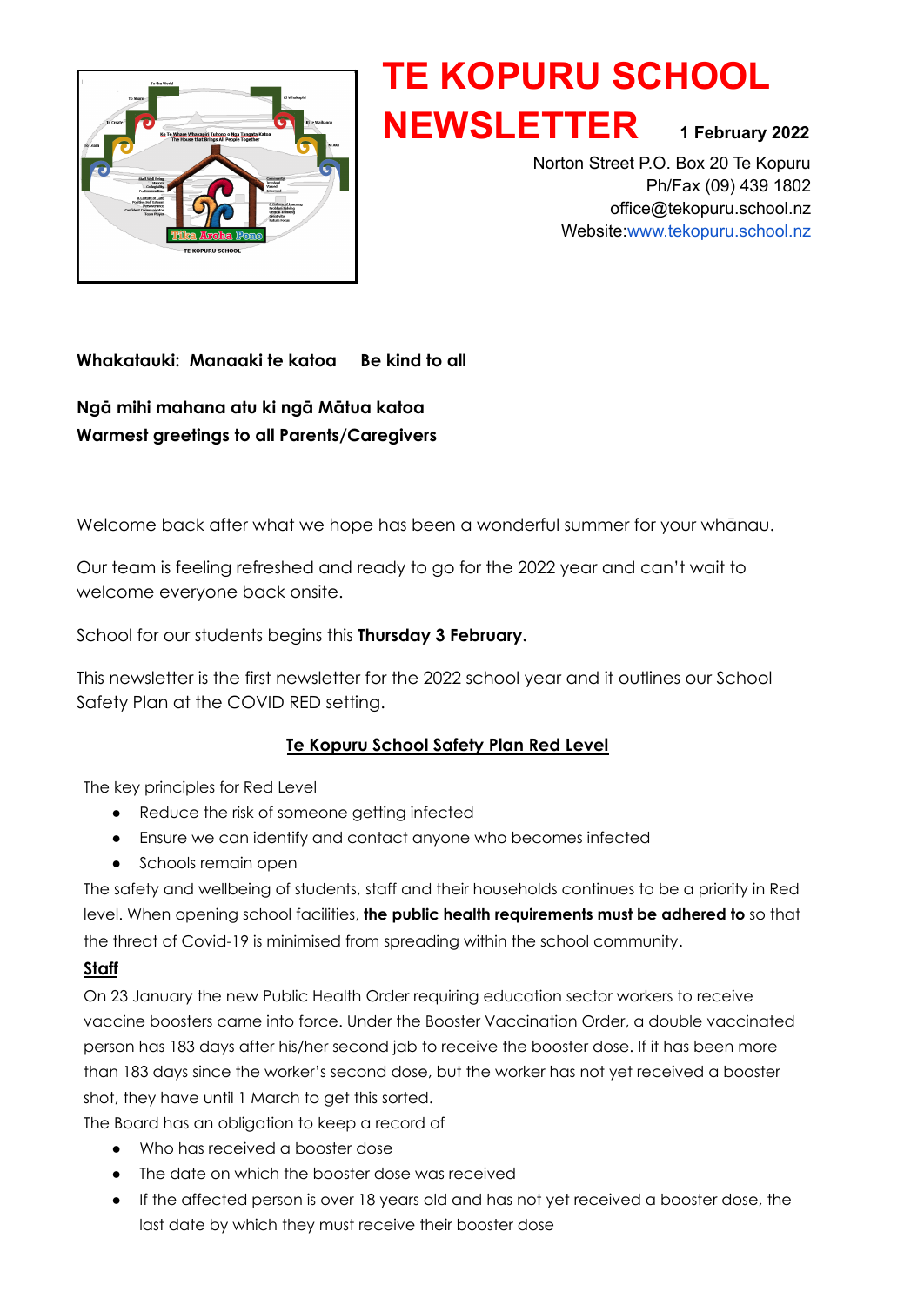## **Students:**

Student learning programmes will focus on student well being and their own responsibility of keeping our school a safe place. At the start of each day, and before lunch, and at other times throughout the day, students will be reminded of the following health practices:

- **Physical distancing:** maintaining a physical distance so that students are not breathing on each other. There is *no touching of others.* It is recommended at least *a metre distance*.
- *Good Hygiene Practices:* regular washing and drying of hands are to be encouraged. All staff and students will *hand sanitise at entry and exit points*. Hand sanitisers will be stationed at these points in the classrooms, and at central areas in the playground. Students are to *cover coughs and sneezes* with their elbow, *or* tissues, which must be thrown away immediately. Sanitise hands immediately.
- Avoid *touching, including the face*
- Students are not allowed on the school site if they are unwell. The school will **contact parents** if a child becomes sick and request that he/she be collected
- If student behaviours compromise the safety of others, parents are to be contacted immediately to collect their child
- Each room in the school will have spray disinfectant and cloth for cleaning of surfaces.
- Class movement around the school will be minimised.
- Classrooms will be well ventilated

#### **Before/After School Procedures:**

Schools are required to keep track of people who enter our school - through our attendance register, class timetable and visitor register. The covid tracing app is available at school. With this in mind and to minimise contact, parents are asked to **drop/collect their children at the school gate.** These gates will be closed at 9.00am, and opened at the end of the day for student pick up/buses collection. They will be locked again at 3pm.

If parents need to see the class teacher, a phone call to the office or email is the first port of call. Students will hand sanitise immediately on entering and exiting the school.

If parents do need to come into school, e.g. a new student starting school, please make sure you sign in at the gate/ or use the Q.R. code and are wearing a mask. Please make sure you go directly to the school admin so that the teacher can be contacted. We need to minimise parent/student contact.

#### **Classrooms:**

Classrooms will be set up with seating arrangements for students at **1.5 metre distancing.** This may vary between classrooms.

**Hand sanitiser stations** will be set up at entry and exit points.

Students are not to share equipment e.g. pencils, rubbers. All equipment should be **clearly named**.

Each room will have spray disinfectant and cloth for cleaning of surfaces.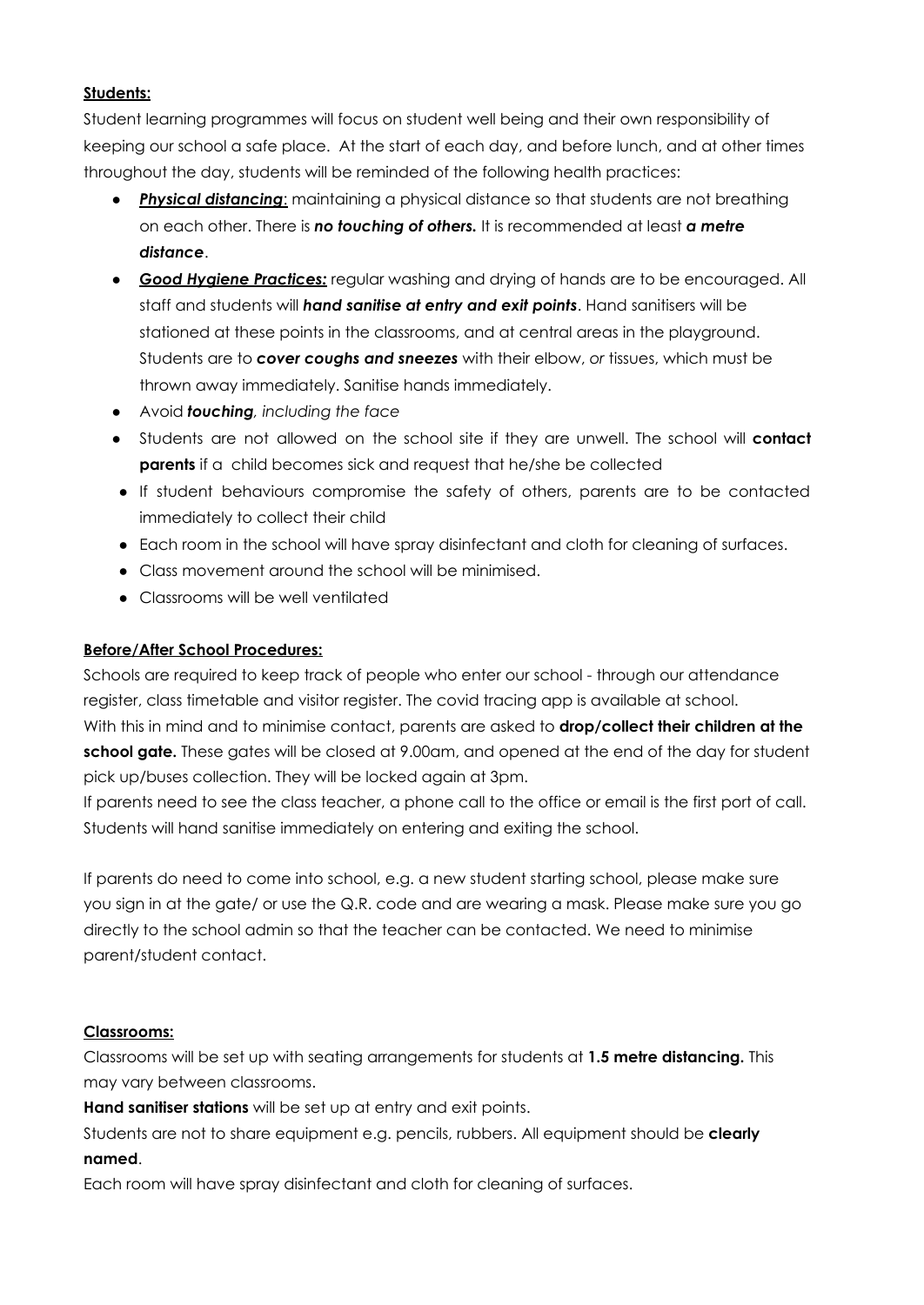## **Toilets:**

Only 2 students are to be in the toilets at any time. A card system of **vacant/engaged** will be set up on the door. Students are familiar with this process; and waiting on the 1 metre lines until the toilet becomes vacant. Strict hand washing routines to apply. Hand sanitiser station will also be set up in the cloakroom.

#### **Masks:**

Are mandatory for all staff and students Year 4 - 8 when indoors. Students need to be instructed on the proper wearing and use of masks. Masks need to be named and dated. No sharing. For students the masks must be the type that attaches to the head either through an ear loop or a head loop.

All school staff who are required to wear a mask will need to use a medical-grade mask under the new rules.

Bandanas, scarves and t-shirts will not be acceptable as mask-substitutes.

Both adults and students may have exemptions from mask use i.e. because of disability or medical condition.

## **Cleaning:**

The school cleaners will clean the school at the end of the school day. They will **focus on cleaning and disinfecting contact surfaces.**

Staff will wipe down contact surfaces as required throughout the day. Please be vigilant in regards to this, including wiping down keypads on photocopier, staffroom surfaces etc

#### **Playground Expectations:**

#### **Lunchtimes/Break times**

Students will eat their lunches with their own classrooms, outside, monitored by staff Students are to bring their own **water bottle**. Staff will refill as requested by students. The **water fountains are closed.**

#### **School Lunches:**

Lunches in schools will be provided, starting Thursday 3 February. Fruit in Schools delivery will start next Monday 13 September

#### **Playground Equipment:**

The sandpits and adventure playgrounds are open. The caretaker will disinfect the areas each morning.

#### **Buses:**

Buses will run as normal. Students will be allocated seats that they are to stay in. **Year 4 - 8 students are required to wear masks** and hand sanitise on entry into school.

#### **Homework Centre:**

Homework Centre is only open for **bus students from Dargaville** under Red level

**School Attendance:** As per normal, please contact the school to report your child's absence. We ask you to keep your child home is they are unwell